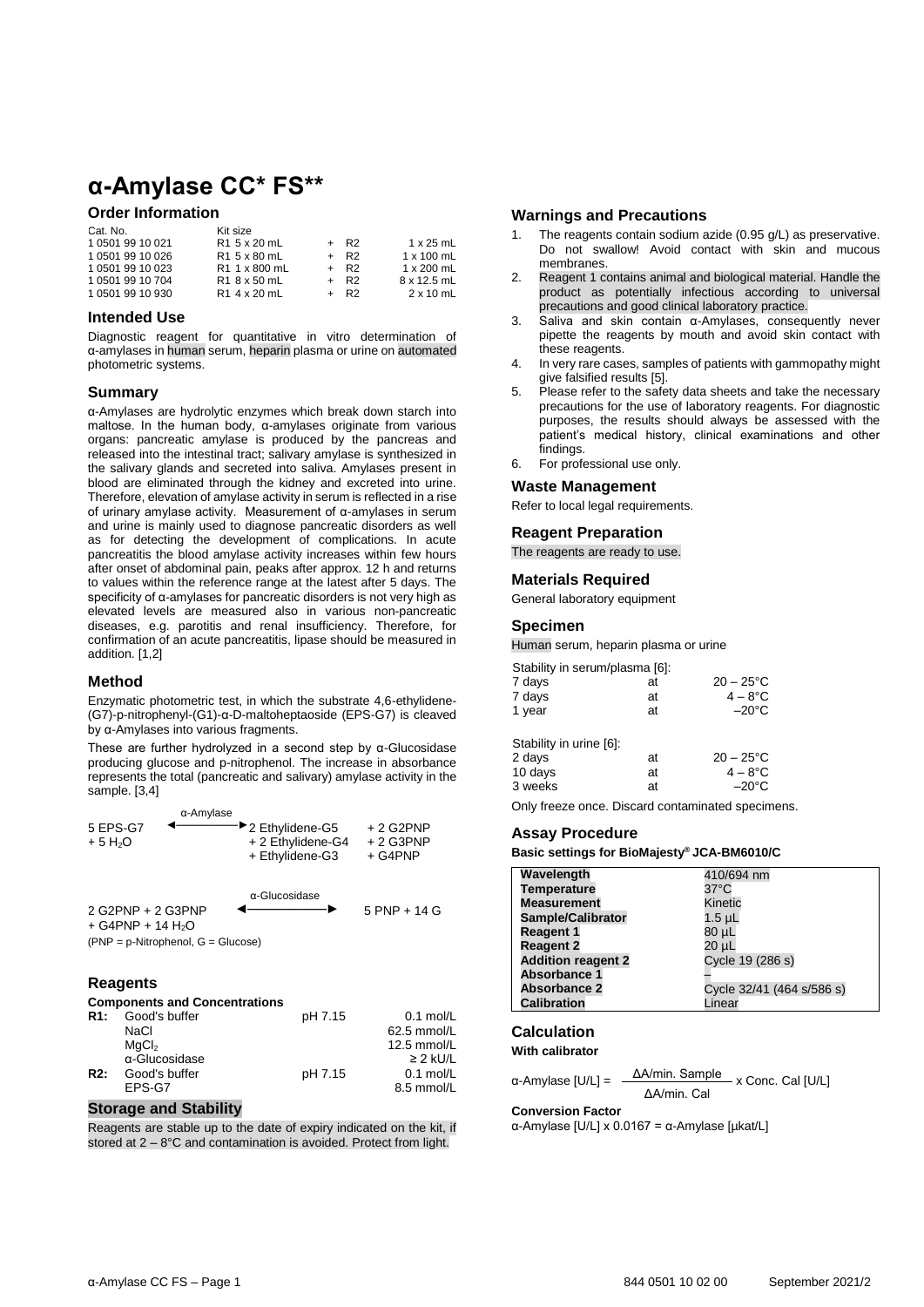## **Calibrators and Controls**

DiaSys TruCal U is recommended for calibration. Calibrator values have been made traceable against the original IFCC [International Federation of Clinical Chemistry and Laboratory Medicine] formulation from 1998. Use DiaSys TruLab N and P or TruLab Urine Level 1 and Level 2 for internal quality control. Each laboratory should establish corrective action in case of deviations in control recovery.

|                      | Cat. No.         |    | Kit size |      |
|----------------------|------------------|----|----------|------|
| TruCal U             | 591009910063     | 20 | x        | 3 mL |
|                      | 591009910064     | 6  | x        | 3 mL |
| TruLab N             | 5 9000 99 10 062 | 20 | x        | 5 mL |
|                      | 5 9000 99 10 061 | 6  | X        | 5 mL |
| TruLab P             | 5 9050 99 10 062 | 20 | x        | 5 mL |
|                      | 590509910061     | 6  | x        | 5 mL |
| TruLab Urine Level 1 | 591709910062     | 20 | x        | 5 mL |
|                      | 591709910061     | 6  | x        | 5 mL |
| TruLab Urine Level 2 | 591809910062     | 20 | x        | 5 mL |
|                      | 591809910061     | 6  | x        | 5 ml |

## **Performance Characteristics**

## **Data evaluated on BioMajesty® JCA-BM6010/C**

Exemplary data mentioned below may slightly differ in case of deviating measurement conditions.

#### **with serum/plasma**

| Measuring range up to 2000 U/L.<br>When values exceed this range, samples should be diluted<br>1 + 9 with NaCl solution (9 g/L) and the result multiplied by 10. |                        |                                     |          |                                          |          |
|------------------------------------------------------------------------------------------------------------------------------------------------------------------|------------------------|-------------------------------------|----------|------------------------------------------|----------|
| Limit of detection***                                                                                                                                            |                        | 6 U/L                               |          |                                          |          |
| <b>Interfering substance</b>                                                                                                                                     |                        | <b>Interferences</b><br>≤ 10% up to |          | <b>Analyte</b><br>concentration<br>[U/L] |          |
| Ascorbic acid                                                                                                                                                    |                        | $30 \text{ mg/dL}$                  |          | 36.0                                     |          |
|                                                                                                                                                                  |                        | 60 mg/dL                            |          |                                          | 207      |
| <b>Bilirubin</b> (conjugated)                                                                                                                                    |                        | 60 mg/dL                            |          |                                          | 36.0     |
|                                                                                                                                                                  |                        | 60 mg/dL                            |          |                                          | 201      |
| Bilirubin (unconjugated)                                                                                                                                         |                        | 60 mg/dL                            |          |                                          | 36.0     |
|                                                                                                                                                                  |                        | 60 mg/dL                            |          |                                          | 203      |
| Hemoglobin                                                                                                                                                       |                        | 120 mg/dL                           |          |                                          | 50.0     |
| 222<br>500 mg/dL                                                                                                                                                 |                        |                                     |          |                                          |          |
| 1200 mg/dL<br>36.0<br><b>Lipemia</b> (triglycerides)                                                                                                             |                        |                                     |          |                                          |          |
|                                                                                                                                                                  |                        | 1700 mg/dL                          |          | 192                                      |          |
| For further information on interfering substances refer to Young DS [7,8].                                                                                       |                        |                                     |          |                                          |          |
| <b>Precision (Serum/Plasma)</b>                                                                                                                                  |                        |                                     |          |                                          |          |
| Within run (n=20)                                                                                                                                                |                        | Sample 1                            | Sample 2 |                                          | Sample 3 |
| Mean [U/L]                                                                                                                                                       |                        | 36.9                                | 74.9     |                                          | 1473     |
| <b>CV [%]</b>                                                                                                                                                    | 1.11<br>1.86           |                                     | 0.517    |                                          |          |
| <b>Total Precision CLSI</b><br>$(n=80)$                                                                                                                          | Sample 1<br>Sample 2   |                                     |          | Sample 3                                 |          |
| Mean [U/L]                                                                                                                                                       | 35.6<br>101<br>1471    |                                     |          |                                          |          |
| <b>CV [%]</b>                                                                                                                                                    | 1.79<br>1.31           |                                     |          | 1.08                                     |          |
| Method comparison (Serum/Plasma; n=100)                                                                                                                          |                        |                                     |          |                                          |          |
| Test x                                                                                                                                                           | Competitor a-Amylase   |                                     |          |                                          |          |
| Test y                                                                                                                                                           | DiaSys a-Amylase CC FS |                                     |          |                                          |          |
| 0.973<br>Slope                                                                                                                                                   |                        |                                     |          |                                          |          |
| Intercept                                                                                                                                                        |                        | $-3.17$ U/L                         |          |                                          |          |
| Coefficient of correlation<br>0.999                                                                                                                              |                        |                                     |          |                                          |          |

## **with urine**

| Measuring range from 22 up to 4000 U/L.<br>When values exceed this range, samples should be diluted 1 +<br>9 with NaCl solution (9 g/L) and the result multiplied by 10. |                      |                                     |          |                                   |          |
|--------------------------------------------------------------------------------------------------------------------------------------------------------------------------|----------------------|-------------------------------------|----------|-----------------------------------|----------|
| Limit of detection***                                                                                                                                                    |                      | 12 U/L                              |          |                                   |          |
| <b>Interfering substance</b>                                                                                                                                             |                      | <b>Interferences</b><br>≤ 10% up to |          | Analyte<br>concentration<br>[U/L] |          |
| Ascorbic acid                                                                                                                                                            |                      | 250 mg/dL                           |          | 233                               |          |
|                                                                                                                                                                          |                      | 250 mg/dL                           |          |                                   | 889      |
| <b>Bilirubin</b> (conjugated)                                                                                                                                            |                      | 60 mg/dL                            |          | 234                               |          |
|                                                                                                                                                                          |                      | 60 mg/dL                            |          |                                   | 891      |
| <b>Boric Acid</b>                                                                                                                                                        |                      | 250 mg/dL                           |          |                                   | 267      |
|                                                                                                                                                                          |                      | 250 mg/dL                           |          |                                   | 946      |
| <b>Glucose</b>                                                                                                                                                           |                      | 2000 mg/dL                          |          |                                   | 258      |
|                                                                                                                                                                          |                      | 2000 mg/dL                          |          |                                   | 947      |
| Hemoglobin                                                                                                                                                               |                      | 250 mg/dL                           |          |                                   | 252      |
|                                                                                                                                                                          |                      | 400 mg/dL                           |          | 894                               |          |
| <b>Protein</b>                                                                                                                                                           |                      | 300 mg/dL                           |          | 261                               |          |
|                                                                                                                                                                          |                      | 300 mg/dL                           |          |                                   | 1010     |
| Sodium-Oxalate                                                                                                                                                           | 60 mg/dL             |                                     | 260      |                                   |          |
|                                                                                                                                                                          |                      | 60 mg/dL                            |          |                                   | 1025     |
| Urobilinogen                                                                                                                                                             |                      | 40 mg/dL                            |          |                                   | 233      |
|                                                                                                                                                                          |                      | 40 mg/dL                            |          |                                   | 888      |
| For further information on interfering substances refer to Young DS [7,8].                                                                                               |                      |                                     |          |                                   |          |
| <b>Precision (Urine)</b>                                                                                                                                                 |                      |                                     |          |                                   |          |
| Within run (n=20)                                                                                                                                                        |                      | Sample 1                            | Sample 2 |                                   | Sample 3 |
| Mean [U/L]                                                                                                                                                               |                      | 70.9                                | 477      |                                   | 2084     |
| CV [%]                                                                                                                                                                   |                      | 1.17                                | 2.22     |                                   | 0.836    |
| <b>Total Precision CLSI</b><br>(n=80)                                                                                                                                    | Sample 1<br>Sample 2 |                                     |          | Sample 3                          |          |
| Mean [U/L]                                                                                                                                                               |                      | 78.5                                | 480      |                                   | 2078     |
| CV [%]                                                                                                                                                                   |                      | 3.43                                | 0.892    |                                   | 0.921    |
| Method comparison (Urine; n=100)                                                                                                                                         |                      |                                     |          |                                   |          |
| Test x                                                                                                                                                                   | Competitor α-Amylase |                                     |          |                                   |          |
| Test y                                                                                                                                                                   |                      | DiaSys a-Amylase CC FS              |          |                                   |          |
| Slope                                                                                                                                                                    |                      | 0.986                               |          |                                   |          |
| $-1.50$ U/L<br>Intercept                                                                                                                                                 |                      |                                     |          |                                   |          |
| Coefficient of correlation<br>0.999                                                                                                                                      |                      |                                     |          |                                   |          |

\*\*\* according to CLSI document EP17-A2, Vol. 32, No. 8

## **Reference Range [9]**

|       | Women                          | Men                            |
|-------|--------------------------------|--------------------------------|
|       | Serum/Plasma< 100 U/L          | $< 100$ U/L                    |
|       | $<$ 1.67 $\mu$ kat/L           | $<$ 1.67 µkat/L                |
| Urine | $<$ 447 U/L<br>$< 7.45$ µkat/L | $< 491$ U/L<br>$< 8.18$ µkat/L |
|       |                                |                                |

Each laboratory should check if the reference ranges are transferable to its own patient population and determine own reference ranges if necessary.